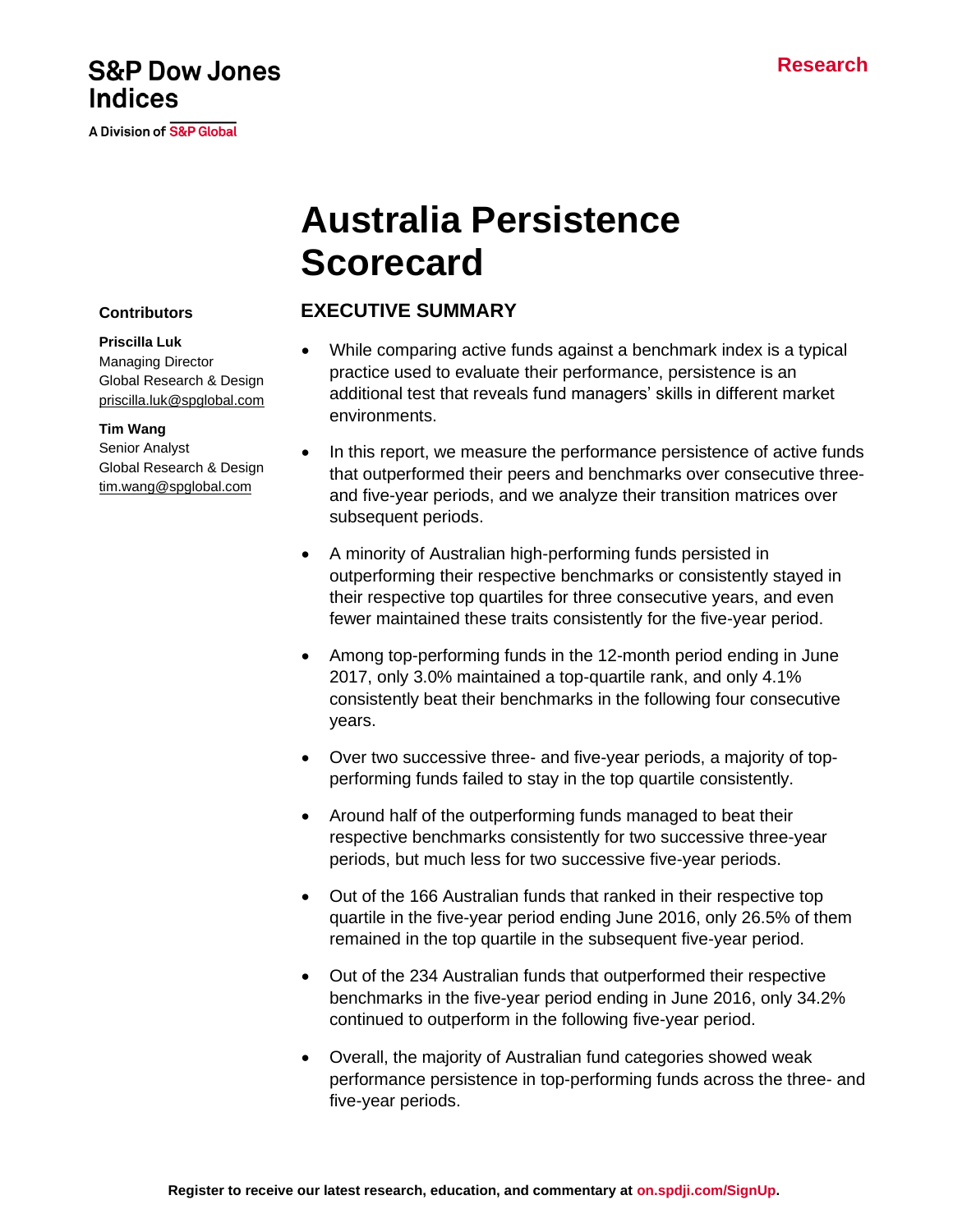#### **MEASURING PERFORMANCE PERSISTENCE OF AUSTRALIAN ACTIVE FUNDS**

Research suggests that actively managed winning streaks are often short lived. Twice a year, S&P Dow Jones Indices releases the Persistence Scorecard, which tracks the performance consistency of U.S. actively managed funds over consecutive years. We have consistently observed that relatively few U.S. active funds can stay at the top for years.<sup>1</sup> In this report, we use similar matrices to measure the persistence of Australian active funds that outperform their benchmarks and their peers over three-and five-year periods. Our study follows the fund categories and benchmarks defined in the [SPIVA](https://www.spglobal.com/spdji/en/spiva/article/spiva-australia/?utm_source=pdf_spiva)<sup>®</sup> [Australia Scorecard,](https://www.spglobal.com/spdji/en/spiva/article/spiva-australia/?utm_source=pdf_spiva) a biannual report that tracks the number of active Australian funds that beat their comparable benchmarks over short- and long-term horizons.

| <b>Exhibit 1: SPIVA Categories and Their Benchmarks</b> |                                            |  |  |  |
|---------------------------------------------------------|--------------------------------------------|--|--|--|
| <b>SPIVA CATEGORY</b>                                   | <b>BENCHMARK INDEX</b>                     |  |  |  |
| <b>Australian Equity General</b>                        | S&P/ASX 200                                |  |  |  |
| Australian Equity Mid- and Small-Cap                    | S&P/ASX Mid-Small Index                    |  |  |  |
| International Equity General                            | S&P Developed Ex-Australia Large Midcap    |  |  |  |
| Australian Bonds                                        | S&P/ASX Australian Fixed Interest 0+ Index |  |  |  |
| <b>Australian Equity A-REIT</b>                         | S&P/ASX 200 A-REIT                         |  |  |  |

Source: S&P Dow Jones LLC and Morningstar. Table is provided for illustrative purposes.

We measure the following matrices based on Australian active funds that maintain a top-quartile ranking among their peers and those that outperform their respective benchmark indices.

- 1. Performance Persistence over Three Consecutive Years
- 2. Performance Persistence over Five Consecutive Years
- 3. Three-Year Transition Matrix—Performance over Two Non-Overlapping Three-Year Periods
- 4. Five-Year Transition Matrix—Performance over Two Non-Overlapping Five-Year Periods

## **SECTION 1: PERSISTENCE OF FUNDS THAT MAINTAIN TOP-QUARTILE RANKING AMONG THEIR PEERS**

**Performance Persistence over Three Consecutive 12-Month Periods (June 2018-June 2021):** In the 12-month period ending in June 2019, there were 206 Australian active funds ranked in their respective top quartiles across five fund categories. Of these, 19 (9.2%) remained in the top quartile in the next two consecutive 12-month periods (June 2019-June 2021). Out of the 81 top-performing Australian Equity General funds, only three of them (3.7%) consistently remained in the top quartile in the following two consecutive 12-month periods. For the Australian Bonds category, none of the topquartile funds managed to stay in the top quartile for three consecutive years (see Exhibit 2).

#### **Performance Persistence over Five Consecutive 12-Month Periods (June 2016-June 2021):** Out

of the 199 top-quartile Australian active funds in the 12-month period ending June 2017, only six of them (3.0%) stayed in the same quartile in the next four consecutive 12-month periods (June 2017- June 2021). No funds in the Australian Equity General, Australian Bonds, or Australian Equity A-REIT categories managed to stay in the top quartile for five consecutive years (see Exhibit 3).

<sup>1</sup> For details, please refer to the latest [U.S. Persistence Scorecard.](https://www.spglobal.com/spdji/en/spiva/article/us-persistence-scorecard/?utm_source=pdf_spiva)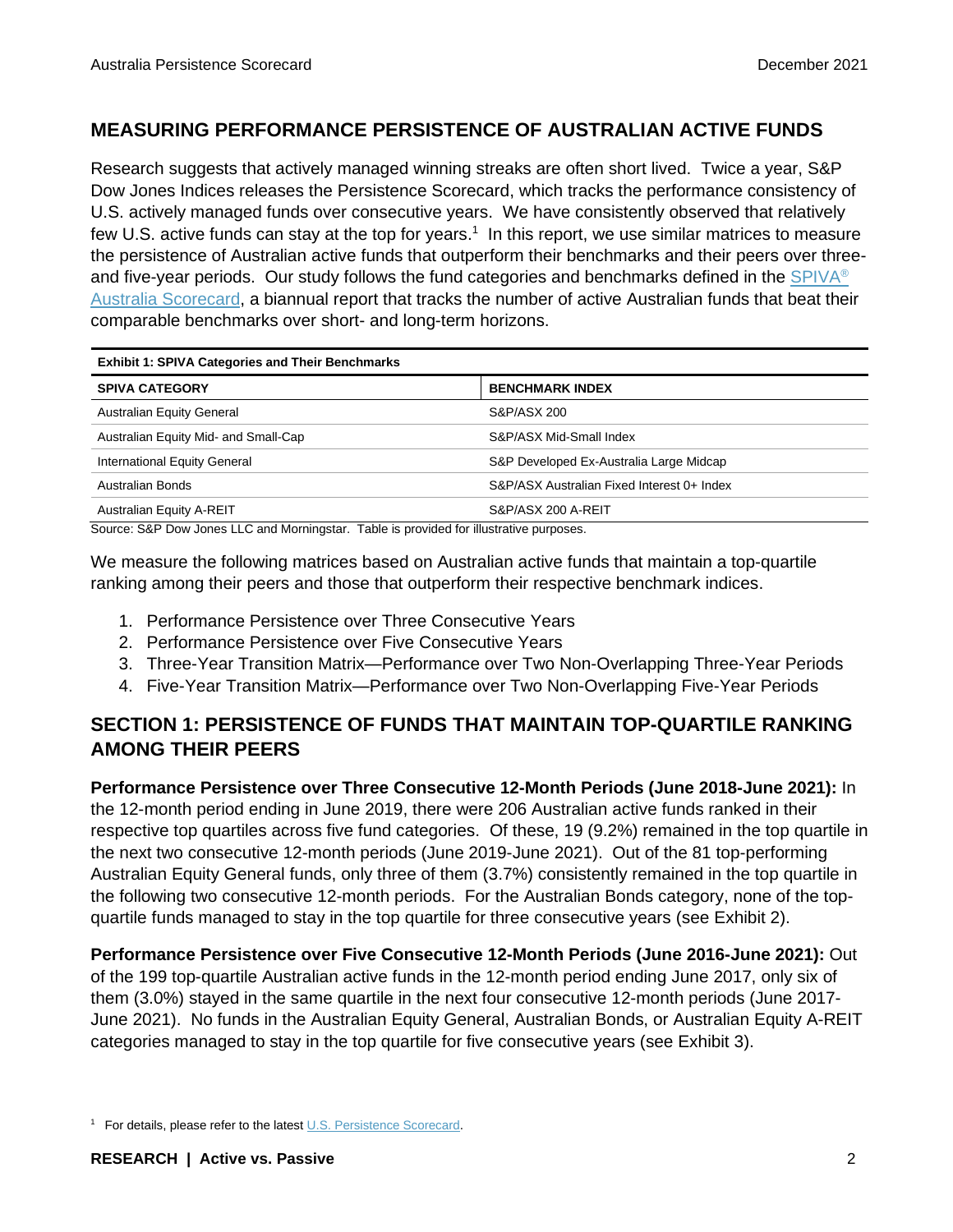#### **Exhibit 2: Performance Persistence of Australian Active Funds over Three Consecutive 12-Month Periods (June 2018-June 2021)**

| <b>FUND CATEGORY</b>                 | <b>NUMBER OF FUNDS IN TOP</b><br><b>QUARTILE AT START</b> |                  | % OF FUNDS STAYING IN TOP QUARTILE |  |  |
|--------------------------------------|-----------------------------------------------------------|------------------|------------------------------------|--|--|
|                                      | <b>JUNE 2019</b>                                          | <b>JUNE 2020</b> | <b>JUNE 2021</b>                   |  |  |
| <b>Australian Equity General</b>     | 81                                                        | 29.6             | 3.7                                |  |  |
| Australian Equity Mid- and Small-Cap | 31                                                        | 48.4             | 12.9                               |  |  |
| International Equity General         | 63                                                        | 55.6             | 11.1                               |  |  |
| <b>Australian Bonds</b>              | 15                                                        | 33.3             | 0.0                                |  |  |
| <b>Australian Equity A-REIT</b>      | 16                                                        | 50.0             | 31.3                               |  |  |
| <b>All Categories</b>                | 206                                                       | 42.2             | 9.2                                |  |  |

Source: S&P Dow Jones Indices LLC, Morningstar. Data as of June 30, 2021. The fund returns used in the analysis are net of fees, excluding loads. Table is provided for illustrative purposes. Past performance is no guarantee of future results.

| Exhibit 3: Performance Persistence of Australian Active Funds over Five Consecutive 12-Month Periods (June 2016-June 2021) |                                                           |                                    |                  |                  |                  |  |
|----------------------------------------------------------------------------------------------------------------------------|-----------------------------------------------------------|------------------------------------|------------------|------------------|------------------|--|
| <b>FUND CATEGORY</b>                                                                                                       | <b>NUMBER OF FUNDS IN TOP</b><br><b>QUARTILE AT START</b> | % OF FUNDS STAYING IN TOP QUARTILE |                  |                  |                  |  |
|                                                                                                                            | <b>JUNE 2017</b>                                          | <b>JUNE 2018</b>                   | <b>JUNE 2019</b> | <b>JUNE 2020</b> | <b>JUNE 2021</b> |  |
| <b>Australian Equity General</b>                                                                                           | 78                                                        | 21.8                               | 7.7              | 2.6              | 0.0              |  |
| Australian Equity Mid- and Small-Cap                                                                                       | 29                                                        | 10.3                               | 3.4              | 3.4              | 3.4              |  |
| International Equity General                                                                                               | 61                                                        | 31.1                               | 16.4             | 11.5             | 8.2              |  |
| Australian Bonds                                                                                                           | 14                                                        | 35.7                               | 14.3             | 0.0              | 0.0              |  |
| Australian Equity A-REIT                                                                                                   | 17                                                        | 29.4                               | 5.9              | 0.0              | 0.0              |  |
| 5.0<br><b>All Categories</b><br>199<br>24.6<br>10.1                                                                        |                                                           |                                    |                  |                  | 3.0              |  |

Source: S&P Dow Jones Indices LLC, Morningstar. Data as of June 30, 2021. The fund returns used in the analysis are net of fees, excluding loads. Table is provided for illustrative purposes. Past performance is no guarantee of future results.

#### **Three-Year Transition Matrix (period from June 2015 to June 2018 versus period from June**

**2018 to June 2021):** The transition matrix tracks the trajectory of funds in each quartile over two nonoverlapping periods. Out of the 73 top-quartile funds in the Australian Equity General category in the three-year period ending in June 2018, 38.4% remained in the top quartile in the subsequent threeyear period (June 2018 to June 2021). Top-quartile funds in the Australian Equity A-REIT category showed the lowest persistence (only 18.8% maintained a top-quartile rank), while those in the International Equity General fund category had the lowest turnover in the top quartile (50.0% of funds maintained a top-quartile rank; see Exhibit 4).

**Five-Year Transition Matrix (period from June 2011 to June 2016 versus period from June 2016 to June 2021):** Out of the 166 Australian funds that ranked in their respective top quartile in the fiveyear period ending in June 2016, only 26.5% of them stayed in the top quartile in the subsequent fiveyear period (June 2016 to June 2021). Top-quartile funds in the Australian Bonds fund category showed the highest persistence, with 41.7% of funds maintaining a top-quartile rank (see Exhibit 5).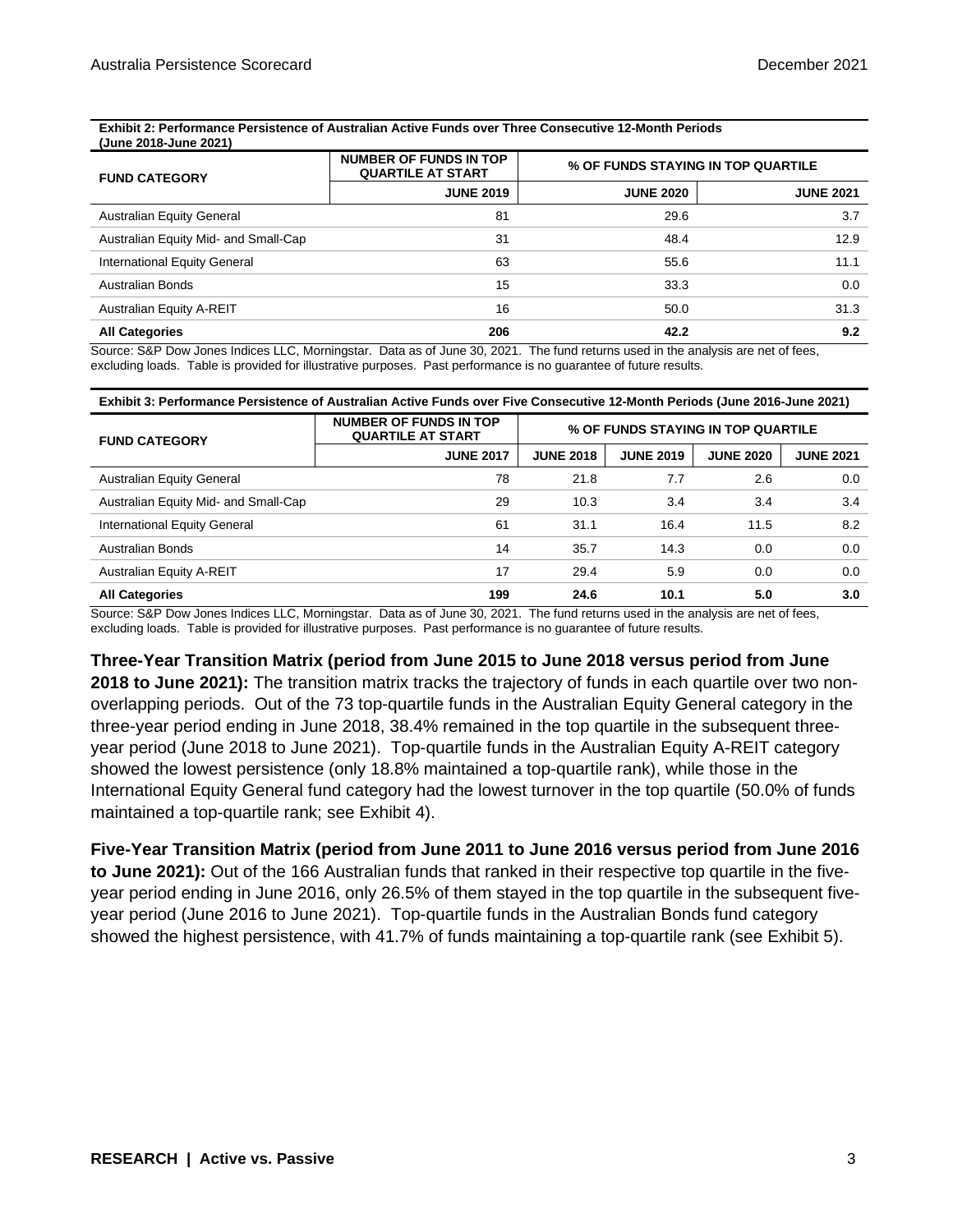**Exhibit 4: Three-Year Transition Matrix – Performance over Two Non-Overlapping Three-Year Periods (Period from June 2015 to June 2018 versus Period from June 2018 to June 2021)**

|                                 | <b>FUND COUNT AT START</b>           | THREE-YEAR PERCENTAGES AT END JUNE 2021 (%) |                        |                        |                        |                                     |              |
|---------------------------------|--------------------------------------|---------------------------------------------|------------------------|------------------------|------------------------|-------------------------------------|--------------|
| <b>QUARTILE</b>                 | (JUNE 2018)                          | 1ST<br><b>QUARTILE</b>                      | 2ND<br><b>QUARTILE</b> | 3RD<br><b>QUARTILE</b> | 4TH<br><b>QUARTILE</b> | <b>MERGED/</b><br><b>LIQUIDATED</b> | <b>TOTAL</b> |
|                                 | <b>AUSTRALIAN EQUITY GENERAL</b>     |                                             |                        |                        |                        |                                     |              |
| 1st Quartile                    | 73                                   | 38.4                                        | 20.5                   | 17.8                   | 16.4                   | 6.8                                 | 100.0        |
| 2nd Quartile                    | 72                                   | 31.9                                        | 25.0                   | 16.7                   | 11.1                   | 15.3                                | 100.0        |
| 3rd Quartile                    | 72                                   | 4.2                                         | 16.7                   | 31.9                   | 19.4                   | 27.8                                | 100.0        |
| 4th Quartile                    | 73                                   | 5.5                                         | 16.4                   | 13.7                   | 32.9                   | 31.5                                | 100.0        |
|                                 | AUSTRALIAN EQUITY MID- AND SMALL-CAP |                                             |                        |                        |                        |                                     |              |
| 1st Quartile                    | 24                                   | 37.5                                        | 33.3                   | 12.5                   | 8.3                    | 8.3                                 | 100.0        |
| 2nd Quartile                    | 24                                   | 16.7                                        | 33.3                   | 20.8                   | 16.7                   | 12.5                                | 100.0        |
| 3rd Quartile                    | 24                                   | 16.7                                        | 4.2                    | 41.7                   | 29.2                   | 8.3                                 | 100.0        |
| 4th Quartile                    | 24                                   | 16.7                                        | 12.5                   | 12.5                   | 33.3                   | 25.0                                | 100.0        |
|                                 | <b>INTERNATIONAL EQUITY GENERAL</b>  |                                             |                        |                        |                        |                                     |              |
| 1st Quartile                    | 52                                   | 50.0                                        | 15.4                   | 15.4                   | 13.5                   | 5.8                                 | 100.0        |
| 2nd Quartile                    | 52                                   | 11.5                                        | 44.2                   | 21.2                   | 15.4                   | 7.7                                 | 100.0        |
| 3rd Quartile                    | 52                                   | 5.8                                         | 13.5                   | 26.9                   | 17.3                   | 36.5                                | 100.0        |
| 4th Quartile                    | 52                                   | 13.5                                        | 5.8                    | 15.4                   | 34.6                   | 30.8                                | 100.0        |
| <b>AUSTRALIAN BONDS</b>         |                                      |                                             |                        |                        |                        |                                     |              |
| 1st Quartile                    | 13                                   | 46.2                                        | 23.1                   | 7.7                    | 0.0                    | 23.1                                | 100.0        |
| 2nd Quartile                    | 13                                   | 15.4                                        | 38.5                   | 23.1                   | 7.7                    | 15.4                                | 100.0        |
| 3rd Quartile                    | 13                                   | 15.4                                        | 15.4                   | 30.8                   | 30.8                   | 7.7                                 | 100.0        |
| 4th Quartile                    | 14                                   | 7.1                                         | 7.1                    | 21.4                   | 42.9                   | 21.4                                | 100.0        |
| <b>AUSTRALIAN EQUITY A-REIT</b> |                                      |                                             |                        |                        |                        |                                     |              |
| 1st Quartile                    | 16                                   | 18.8                                        | 31.3                   | 37.5                   | 6.3                    | 6.3                                 | 100.0        |
| 2nd Quartile                    | 16                                   | 37.5                                        | 25.0                   | 12.5                   | 12.5                   | 12.5                                | 100.0        |
| 3rd Quartile                    | 16                                   | 6.3                                         | 18.8                   | 25.0                   | 43.8                   | 6.3                                 | 100.0        |
| 4th Quartile                    | 17                                   | 23.5                                        | 11.8                   | 11.8                   | 23.5                   | 29.4                                | 100.0        |
| <b>ALL CATEGORIES</b>           |                                      |                                             |                        |                        |                        |                                     |              |
| 1st Quartile                    | 178                                  | 40.4                                        | 21.9                   | 17.4                   | 12.4                   | 7.9                                 | 100.0        |
| 2nd Quartile                    | 177                                  | 23.2                                        | 32.8                   | 18.6                   | 13.0                   | 12.4                                | 100.0        |
| 3rd Quartile                    | 177                                  | 7.3                                         | 14.1                   | 31.1                   | 23.2                   | 24.3                                | 100.0        |
| 4th Quartile                    | 180                                  | 11.1                                        | 11.7                   | 14.4                   | 33.3                   | 29.4                                | 100.0        |

Source: S&P Dow Jones Indices LLC, Morningstar. Data as of June 30, 2021. The fund returns used in the analysis are net of fees, excluding loads. Table is provided for illustrative purposes. Past performance is no guarantee of future results.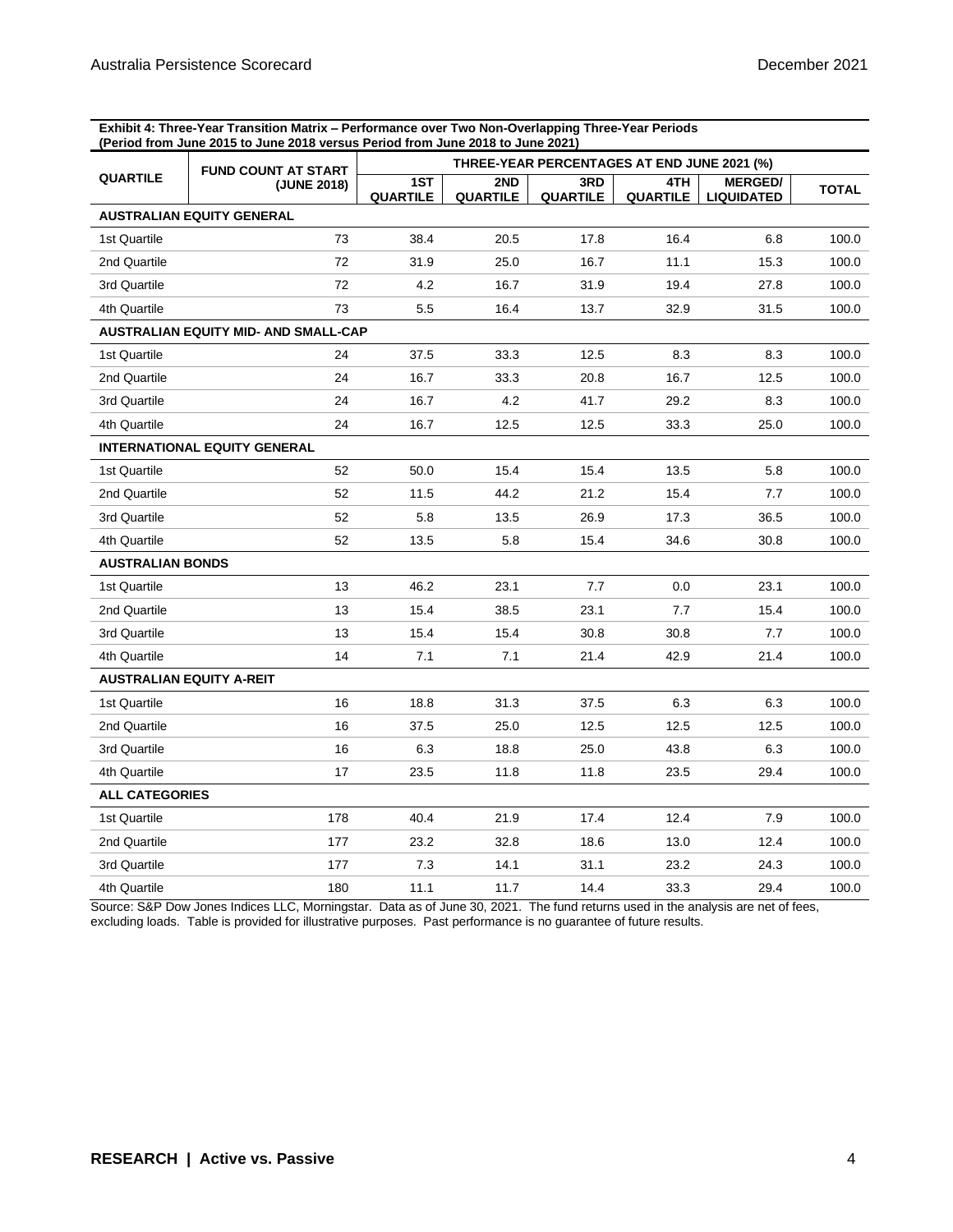**Exhibit 5: Five-Year Transition Matrix – Performance over Two Non-Overlapping Five-Year Periods (Period from June 2011 to June 2016 versus Period from June 2016 to June 2021)**

|                         | <b>FUND COUNT AT START</b>                  | FIVE-YEAR PERCENTAGES AT END JUNE 2021 (%) |                 |                        |                        |                                     |              |
|-------------------------|---------------------------------------------|--------------------------------------------|-----------------|------------------------|------------------------|-------------------------------------|--------------|
| <b>QUARTILE</b>         | (JUNE 2016)                                 | 1ST<br><b>QUARTILE</b>                     | 2ND<br>QUARTILE | 3RD<br><b>QUARTILE</b> | 4TH<br><b>QUARTILE</b> | <b>MERGED/</b><br><b>LIQUIDATED</b> | <b>TOTAL</b> |
|                         | <b>AUSTRALIAN EQUITY GENERAL</b>            |                                            |                 |                        |                        |                                     |              |
| 1st Quartile            | 71                                          | 25.4                                       | 14.1            | 11.3                   | 38.0                   | 11.3                                | 100.0        |
| 2nd Quartile            | 70                                          | 28.6                                       | 17.1            | 20.0                   | 4.3                    | 30.0                                | 100.0        |
| 3rd Quartile            | 70                                          | 10.0                                       | 28.6            | 17.1                   | 15.7                   | 28.6                                | 100.0        |
| 4th Quartile            | 71                                          | 8.5                                        | 11.3            | 22.5                   | 14.1                   | 43.7                                | 100.0        |
|                         | <b>AUSTRALIAN EQUITY MID- AND SMALL-CAP</b> |                                            |                 |                        |                        |                                     |              |
| 1st Quartile            | 22                                          | 27.3                                       | 9.1             | 18.2                   | 31.8                   | 13.6                                | 100.0        |
| 2nd Quartile            | 22                                          | 18.2                                       | 31.8            | 13.6                   | 27.3                   | 9.1                                 | 100.0        |
| 3rd Quartile            | 22                                          | 18.2                                       | 9.1             | 36.4                   | 18.2                   | 18.2                                | 100.0        |
| 4th Quartile            | 22                                          | 13.6                                       | 22.7            | 9.1                    | 0.0                    | 54.5                                | 100.0        |
|                         | <b>INTERNATIONAL EQUITY GENERAL</b>         |                                            |                 |                        |                        |                                     |              |
| 1st Quartile            | 45                                          | 24.4                                       | 24.4            | 20.0                   | 17.8                   | 13.3                                | 100.0        |
| 2nd Quartile            | 44                                          | 22.7                                       | 20.5            | 20.5                   | 9.1                    | 27.3                                | 100.0        |
| 3rd Quartile            | 44                                          | 11.4                                       | 22.7            | 15.9                   | 20.5                   | 29.5                                | 100.0        |
| 4th Quartile            | 45                                          | 13.3                                       | 2.2             | 13.3                   | 24.4                   | 46.7                                | 100.0        |
| <b>AUSTRALIAN BONDS</b> |                                             |                                            |                 |                        |                        |                                     |              |
| 1st Quartile            | 12                                          | 41.7                                       | 41.7            | 0.0                    | 0.0                    | 16.7                                | 100.0        |
| 2nd Quartile            | 11                                          | 9.1                                        | 18.2            | 45.5                   | 0.0                    | 27.3                                | 100.0        |
| 3rd Quartile            | 11                                          | 9.1                                        | 27.3            | 18.2                   | 27.3                   | 18.2                                | 100.0        |
| 4th Quartile            | $12 \overline{ }$                           | 8.3                                        | 0.0             | 16.7                   | 50.0                   | 25.0                                | 100.0        |
|                         | <b>AUSTRALIAN EQUITY A-REIT</b>             |                                            |                 |                        |                        |                                     |              |
| 1st Quartile            | 16                                          | 25.0                                       | 18.8            | 25.0                   | 6.3                    | 25.0                                | 100.0        |
| 2nd Quartile            | 16                                          | 37.5                                       | 12.5            | 12.5                   | 25.0                   | 12.5                                | 100.0        |
| 3rd Quartile            | 16                                          | 12.5                                       | 12.5            | 25.0                   | 31.3                   | 18.8                                | 100.0        |
| 4th Quartile            | 16                                          | 6.3                                        | 31.3            | 18.8                   | 18.8                   | 25.0                                | 100.0        |
| <b>ALL CATEGORIES</b>   |                                             |                                            |                 |                        |                        |                                     |              |
| 1st Quartile            | 166                                         | 26.5                                       | 18.7            | 15.1                   | 25.9                   | 13.9                                | 100.0        |
| 2nd Quartile            | 163                                         | 25.2                                       | 19.6            | 20.2                   | 10.4                   | 24.5                                | 100.0        |
| 3rd Quartile            | 163                                         | 11.7                                       | 22.7            | 20.2                   | 19.6                   | 25.8                                | 100.0        |
| 4th Quartile            | 166                                         | 10.2                                       | 11.4            | 17.5                   | 18.1                   | 42.8                                | 100.0        |

Source: S&P Dow Jones Indices LLC, Morningstar. Data as of June 30, 2021. The fund returns used in the analysis are net of fees, excluding loads. Table is provided for illustrative purposes. Past performance is no guarantee of future results.

## **SECTION 2: PERSISTENCE OF FUNDS THAT OUTPERFORM THEIR RESPECTIVE BENCHMARK INDICES**

**Performance Persistence over Three 12-Month Periods (June 2018-June 2021):** 192 Australian active funds outperformed their respective benchmarks across five fund categories in the 12-month period ending in June 2019 and 64 of them (33.3%) continued to outperform the benchmark in the next two consecutive 12-month periods (June 2019-June 2021). Out of the 33 Australian large-cap equity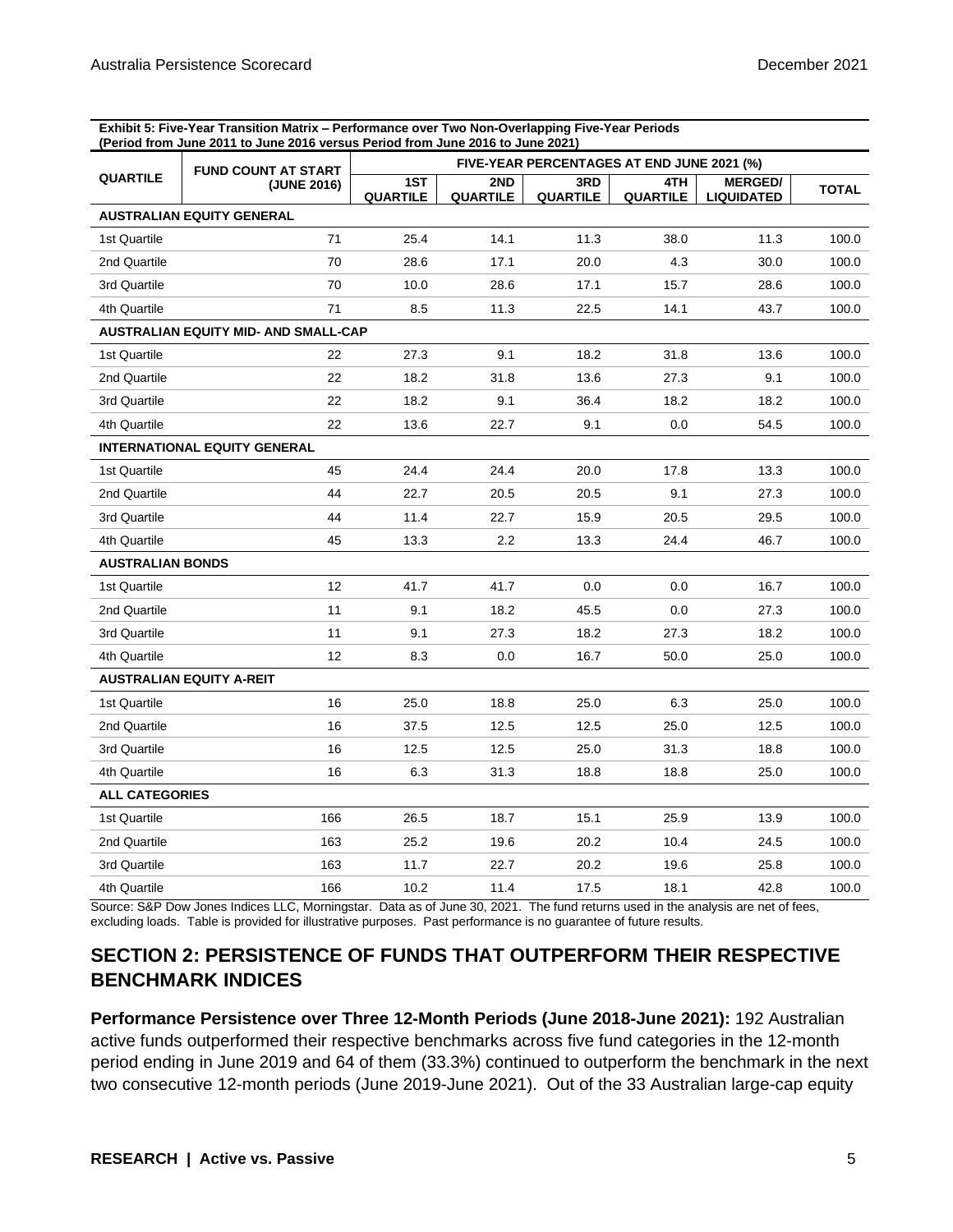funds that beat the [S&P/ASX 200](http://spdji.com/indices/equity/sp-asx-200?utm_source=pdf_spiva) in the 12-month period ending in June 2018, 8 (24.2%) of them consistently outperformed in the two following 12-month periods (see Exhibit 6).

**Performance Persistence over Five Consecutive 12-Month Periods (June 2016-June 2021):**

There were 369 Australian active funds that beat their respective benchmarks in the 12-month period ending June 2017, and only 15 (4.1%) of them managed to continue their outperformance in the following four 12-month periods (June 2017-June 2021). No fund in the Australian Equity General category managed to beat the benchmark over five consecutive 12-month periods (see Exhibit 7).

| Exhibit 6: Performance Persistence of Australian Active Funds over Three 12-Month Periods (June 2018-June 2021) |                                                                     |                                                                         |                  |  |  |
|-----------------------------------------------------------------------------------------------------------------|---------------------------------------------------------------------|-------------------------------------------------------------------------|------------------|--|--|
| <b>FUND CATEGORY</b>                                                                                            | <b>NUMBER OF OUTPERFORMING</b><br><b>FUNDS AT START (JUNE 2019)</b> | % OF FUNDS OUTPERFORMING THE BENCHMARK IN<br><b>CONSECUTIVE PERIODS</b> |                  |  |  |
|                                                                                                                 |                                                                     | <b>JUNE 2020</b>                                                        | <b>JUNE 2021</b> |  |  |
| <b>Australian Equity General</b>                                                                                | 33                                                                  | 54.5                                                                    | 24.2             |  |  |
| Australian Equity Mid- and Small-Cap                                                                            | 52                                                                  | 69.2                                                                    | 40.4             |  |  |
| International Equity General                                                                                    | 73                                                                  | 58.9                                                                    | 28.8             |  |  |
| Australian Bonds                                                                                                | 14                                                                  | 57.1                                                                    | 21.4             |  |  |
| <b>Australian Equity A-REIT</b>                                                                                 | 20                                                                  | 75.0                                                                    | 55.0             |  |  |
| <b>All Categories</b>                                                                                           | 192                                                                 | 62.5                                                                    | 33.3             |  |  |

Source: S&P Dow Jones Indices LLC, Morningstar. Data as of June 30, 2021. The fund returns used in the analysis are net of fees, excluding loads. Table is provided for illustrative purposes. Past performance is no guarantee of future results.

| Exhibit 7: Performance Persistence of Australian Active Funds over Five Consecutive Years (June 2016-June 2021) |                                                                     |                                                                         |                  |                  |                  |  |  |
|-----------------------------------------------------------------------------------------------------------------|---------------------------------------------------------------------|-------------------------------------------------------------------------|------------------|------------------|------------------|--|--|
| <b>FUND CATEGORY</b>                                                                                            | <b>NUMBER OF OUTPERFORMING</b><br><b>FUNDS AT START (JUNE 2017)</b> | % OF FUNDS OUTPERFORMING THE BENCHMARK IN<br><b>CONSECUTIVE PERIODS</b> |                  |                  |                  |  |  |
|                                                                                                                 |                                                                     | <b>JUNE 2018</b>                                                        | <b>JUNE 2019</b> | <b>JUNE 2020</b> | <b>JUNE 2021</b> |  |  |
| <b>Australian Equity General</b>                                                                                | 130                                                                 | 49.2                                                                    | 3.1              | 1.5              | 0.0              |  |  |
| Australian Equity Mid- and Small-Cap                                                                            | 27                                                                  | 29.6                                                                    | 7.4              | 7.4              | 7.4              |  |  |
| International Equity General                                                                                    | 119                                                                 | 31.9                                                                    | 10.1             | 8.4              | 7.6              |  |  |
| <b>Australian Bonds</b>                                                                                         | 32                                                                  | 40.6                                                                    | 18.8             | 15.6             | 9.4              |  |  |
| <b>Australian Equity A-REIT</b>                                                                                 | 61                                                                  | 9.8                                                                     | 1.6              | 1.6              | 1.6              |  |  |
| 35.0<br>5.4<br><b>All Categories</b><br>369<br>6.8                                                              |                                                                     |                                                                         |                  |                  | 4.1              |  |  |

Source: S&P Dow Jones Indices LLC, Morningstar. Data as of June 30, 2021. The fund returns used in the analysis are net of fees, excluding loads. Table is provided for illustrative purposes. Past performance is no guarantee of future results.

**Three-Year Transition Matrix (period from June 2015 to June 2018 versus period from June 2018 to June 2021):** In the three-year period ending in June 2018, 233 Australian active funds outperformed their respective benchmarks. Of these, 53.2% had persistent outperformance in the subsequent three-year period (June 2018-June 2021). Outperformers among the Australian Mid- and Small-Cap funds showed the strongest persistence (71.9%), while those in the Australian Equity General category had the lowest tendency to continue to outperform (44.5%; see Exhibit 8).

**Five-Year Transition Matrix (period from June 2011 to June 2016 versus period from June 2016 to June 2021):** Out of the 234 Australian funds that outperformed in the five-year period ending in June 2016, 34.2% of them persistently beat their respective benchmarks in the following five years (June 2016-June 2021). Funds in the Australian Bonds category showed the strongest persistence, with more than 80% of the funds outperforming over two consecutive five-year periods (see Exhibit 9).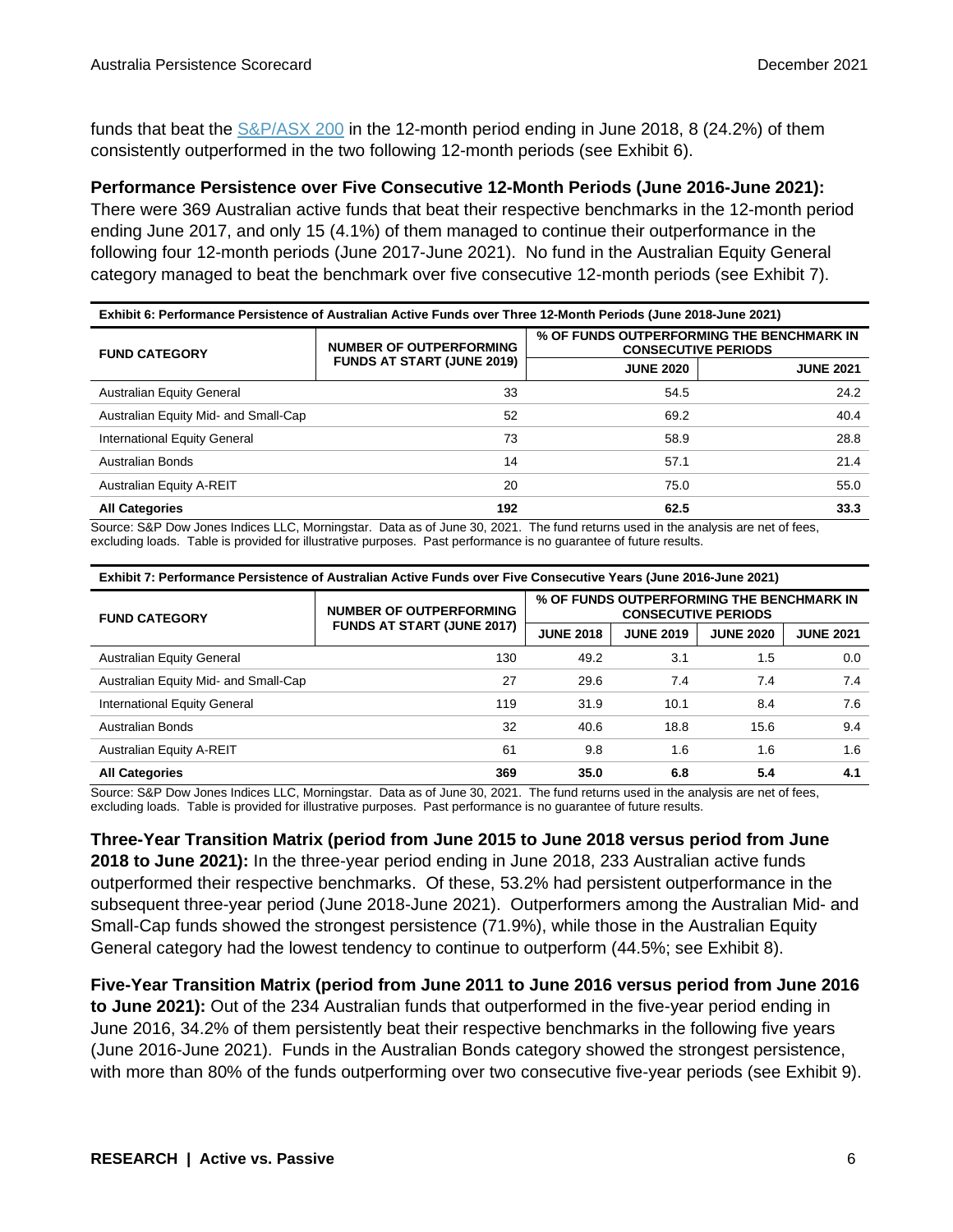**Exhibit 8: Three-Year Transition Matrix – Performance over Two Non-Overlapping Three-Year Periods (Period from June 2015 to June 2018 versus Period from June 2018 to June 2021)**

| <b>RELATIVE</b>                             | <b>FUND COUNT AT START</b> | THREE-YEAR PERCENTAGES AT END JUNE 2021 (%) |                                         |                                     |              |  |
|---------------------------------------------|----------------------------|---------------------------------------------|-----------------------------------------|-------------------------------------|--------------|--|
| <b>PERFORMANCE</b>                          | (JUNE 2018)                | <b>OUTPERFORM</b><br><b>BENCHMARK</b>       | <b>UNDERPERFORM</b><br><b>BENCHMARK</b> | <b>MERGED/</b><br><b>LIQUIDATED</b> | <b>TOTAL</b> |  |
| <b>AUSTRALIAN EQUITY GENERAL</b>            |                            |                                             |                                         |                                     |              |  |
| Outperform Benchmark                        | 119                        | 44.5                                        | 44.5                                    | 10.9                                | 100.0        |  |
| Underperform Benchmark                      | 171                        | 10.5                                        | 62.6                                    | 26.9                                | 100.0        |  |
| <b>AUSTRALIAN EQUITY MID- AND SMALL-CAP</b> |                            |                                             |                                         |                                     |              |  |
| Outperform Benchmark                        | 32                         | 71.9                                        | 21.9                                    | 6.3                                 | 100.0        |  |
| Underperform Benchmark                      | 64                         | 31.3                                        | 51.6                                    | 17.2                                | 100.0        |  |
| <b>INTERNATIONAL EQUITY GENERAL</b>         |                            |                                             |                                         |                                     |              |  |
| Outperform Benchmark                        | 42                         | 52.4                                        | 40.5                                    | 7.1                                 | 100.0        |  |
| Underperform Benchmark                      | 166                        | 12.7                                        | 63.9                                    | 23.5                                | 100.0        |  |
| <b>AUSTRALIAN BONDS</b>                     |                            |                                             |                                         |                                     |              |  |
| Outperform Benchmark                        | 13                         | 61.5                                        | 15.4                                    | 23.1                                | 100.0        |  |
| Underperform Benchmark                      | 40                         | 25.0                                        | 60.0                                    | 15.0                                | 100.0        |  |
| <b>AUSTRALIAN EQUITY A-REIT</b>             |                            |                                             |                                         |                                     |              |  |
| Outperform Benchmark                        | 27                         | 66.7                                        | 29.6                                    | 3.7                                 | 100.0        |  |
| Underperform Benchmark                      | 38                         | 28.9                                        | 50.0                                    | 21.1                                | 100.0        |  |
| <b>ALL CATEGORIES</b>                       |                            |                                             |                                         |                                     |              |  |
| Outperform Benchmark                        | 233                        | 53.2                                        | 37.3                                    | 9.4                                 | 100.0        |  |
| Underperform Benchmark                      | 479                        | 16.7                                        | 60.3                                    | 23.0                                | 100.0        |  |

Source: S&P Dow Jones Indices LLC, Morningstar. Data as of June 30, 2021. The fund returns used in the analysis are net of fees, excluding loads. Table is provided for illustrative purposes. Past performance is no guarantee of future results.

#### **Exhibit 9: Five-Year Transition Matrix – Performance over Two Non-Overlapping Five-Year Periods (Period from June 2010 to June 2015 versus Period from June 2015 to June 2020)**

| <b>RELATIVE</b>                             | <b>FUND COUNT AT</b> | FIVE-YEAR PERCENTAGES AT END JUNE 2021 (%) |                                         |                                     |              |  |
|---------------------------------------------|----------------------|--------------------------------------------|-----------------------------------------|-------------------------------------|--------------|--|
| <b>PERFORMANCE</b>                          | START (JUNE 2016)    | <b>OUTPERFORM</b><br><b>BENCHMARK</b>      | <b>UNDERPERFORM</b><br><b>BENCHMARK</b> | <b>MERGED/</b><br><b>LIQUIDATED</b> | <b>TOTAL</b> |  |
| <b>AUSTRALIAN EQUITY GENERAL</b>            |                      |                                            |                                         |                                     |              |  |
| Outperformed Benchmark                      | 123                  | 34.1                                       | 48.8                                    | 17.1                                | 100.0        |  |
| Underperformed Benchmark                    | 159                  | 18.9                                       | 44.0                                    | 37.1                                | 100.0        |  |
| <b>AUSTRALIAN EQUITY MID- AND SMALL-CAP</b> |                      |                                            |                                         |                                     |              |  |
| Outperformed Benchmark                      | 68                   | 32.4                                       | 52.9                                    | 14.7                                | 100.0        |  |
| Underperformed Benchmark                    | 20                   | 35.0                                       | 10.0                                    | 55.0                                | 100.0        |  |
| <b>INTERNATIONAL EQUITY GENERAL</b>         |                      |                                            |                                         |                                     |              |  |
| Outperformed Benchmark                      | 25                   | 12.0                                       | 84.0                                    | 4.0                                 | 100.0        |  |
| <b>Underperformed Benchmark</b>             | 153                  | 15.0                                       | 51.6                                    | 33.3                                | 100.0        |  |
| <b>AUSTRALIAN BONDS</b>                     |                      |                                            |                                         |                                     |              |  |
| Outperformed Benchmark                      | 11                   | 81.8                                       | 0.0                                     | 18.2                                | 100.0        |  |
| Underperformed Benchmark                    | 35                   | 17.1                                       | 60.0                                    | 22.9                                | 100.0        |  |
| <b>AUSTRALIAN EQUITY A-REIT</b>             |                      |                                            |                                         |                                     |              |  |
| Outperformed Benchmark                      | $\overline{7}$       | 57.1                                       | 28.6                                    | 14.3                                | 100.0        |  |
| <b>Underperformed Benchmark</b>             | 57                   | 42.1                                       | 36.8                                    | 21.1                                | 100.0        |  |
| <b>ALL CATEGORIES</b>                       |                      |                                            |                                         |                                     |              |  |
| <b>Outperformed Benchmark</b>               | 234                  | 34.2                                       | 50.9                                    | 15.0                                | 100.0        |  |
| <b>Underperformed Benchmark</b>             | 424                  | 21.2                                       | 45.5                                    | 33.3                                | 100.0        |  |

Source: S&P Dow Jones Indices LLC, Morningstar. Data as of June 30, 2021. The fund returns used in the analysis are net of fees, excluding loads. Table is provided for illustrative purposes. Past performance is no guarantee of future results.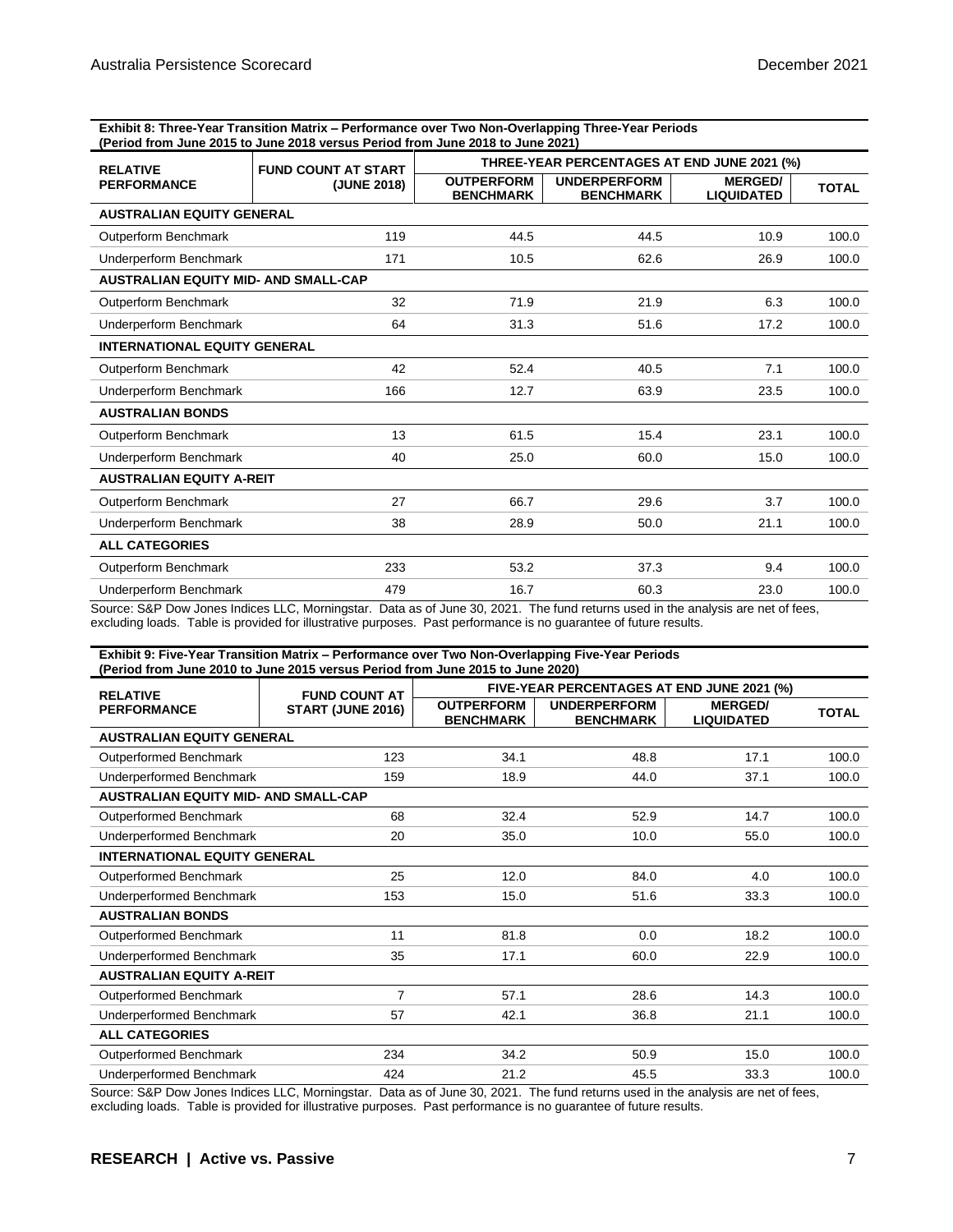## **SECTION 3: CONCLUSION**

While comparing returns against a benchmark is a common practice for evaluating the performance of active funds, performance persistence is an additional test of the fund managers' skills at overcoming different market environments. In this report, we measured the performance persistence of active funds that outperformed their peers and benchmarks over consecutive three- and five-year periods, and their transition matrices over subsequent time periods.

The results showed that only a small portion of Australian outperforming or high-performing active funds showed persistent outperformance against their respective benchmarks or consistently stayed in their respective top quartiles over three consecutive years, and even fewer could maintain outperformance for five consecutive years. Out of the top-performing funds in the 12-month period ending in June 2017, only 3.0% persistently maintained a top-quartile rank, and 4.1% consistently beat the benchmarks in the following four consecutive years.

Over two successive three- and five-year periods, a majority of the top-quartile funds did not remain in the same quartile consistently. Around half of the outperforming funds managed to beat their respective benchmarks over two successive three-year periods, but much fewer were able to persistent for two successive five-year periods. Out of the 166 Australian funds that ranked in their respective top quartile in the five-year period ending in June 2016, only 26.5% of them remained in the top quartile, and 13.9% were liquidated or merged in the subsequent five-year period. Furthermore, out of the 234 Australian funds that outperformed their respective benchmarks in the five-year period ending in June 2016, only 34.2% continued to outperform their respective benchmark and 15.0% of them were liquidated in the following five-year period.

Overall, results from various evaluation matrices suggested weak performance persistence in topperforming funds in Australia across the three- and five-year periods, with Australian Bond funds tending to have the strongest performance persistence among all the categories.